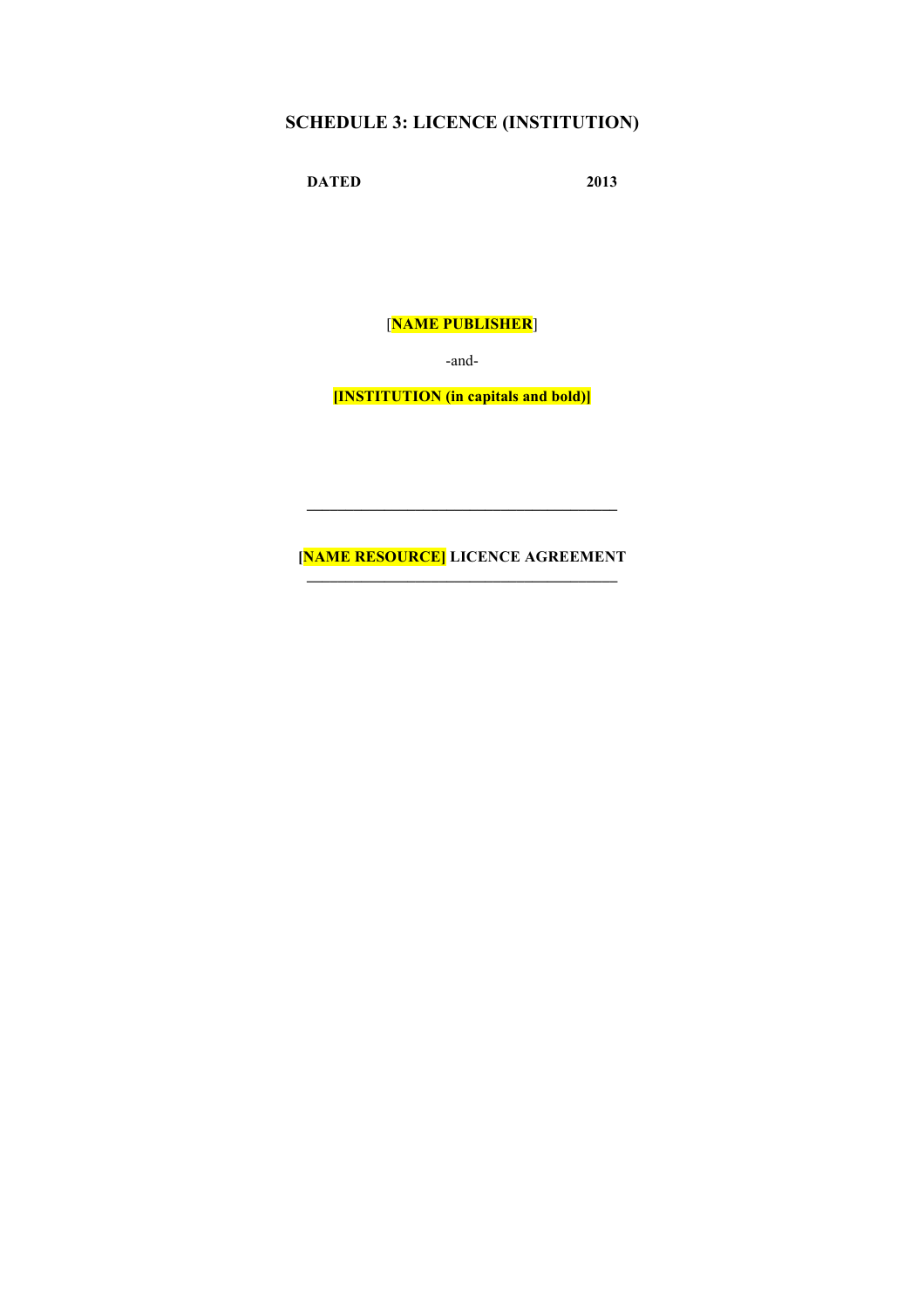## **[NAME RESOURCE] LICENCE AGREEMENT**

**[NAME PUBLISHER]** whose principal office is at **[address]** ("Publisher"),

OFFERS to you, the Institution, permission to access the Licensed Material and use such material only on the terms and conditions as set out in this Licence.

Acceptance of this Licence will be by delivery of a completed Acceptance of Licence Form attached hereto to the Publisher or to an authorised representative who will accept delivery on behalf of the Publisher. Acceptance shall be acceptance of all terms and conditions of this Licence and no variation or counter offer will be accepted by the Publisher. In the event that no or partial compliance is made as to the manner or form described for acceptance, no licence will be granted and this offer is deemed withdrawn.

## **RECITALS**

WHEREAS **Name Resource**] and all intellectual property rights therein are owned by or licensed to the Publisher;

AND WHEREAS the terms of this Licence and the fee were negotiated and agreed under the [Name] Resource] Agreement between Stichting eIFL net and the Publisher dated [date]:

**AND WHEREAS** the parties are desirous to contract on the basis of the terms and conditions of this Licence.

#### **1. DEFINITIONS**

1.1 In this Licence, the following terms shall have the following meanings:

"Acceptance of Licence Form" means the form as attached to this Licence. "Authorised Users" means an individual who is authorised by the Institution to have access to its information services (whether on-site or off-site) via Secure Authentication and who is: a current student of the Institution (including undergraduates and postgraduates) or an alumni of the Institution; a member of staff of the Institution (whether permanent or temporary including retired members of staff and any teacher who teaches Authorised Users registered in the country where the Institution is located);

> an individual holding a valid library membership card issued by the Institution;

- a contractor of the Institution; or
- a Walk-In User.

Walk-In Users are persons who are allowed by the Institution to access its information services from computer terminals or otherwise within the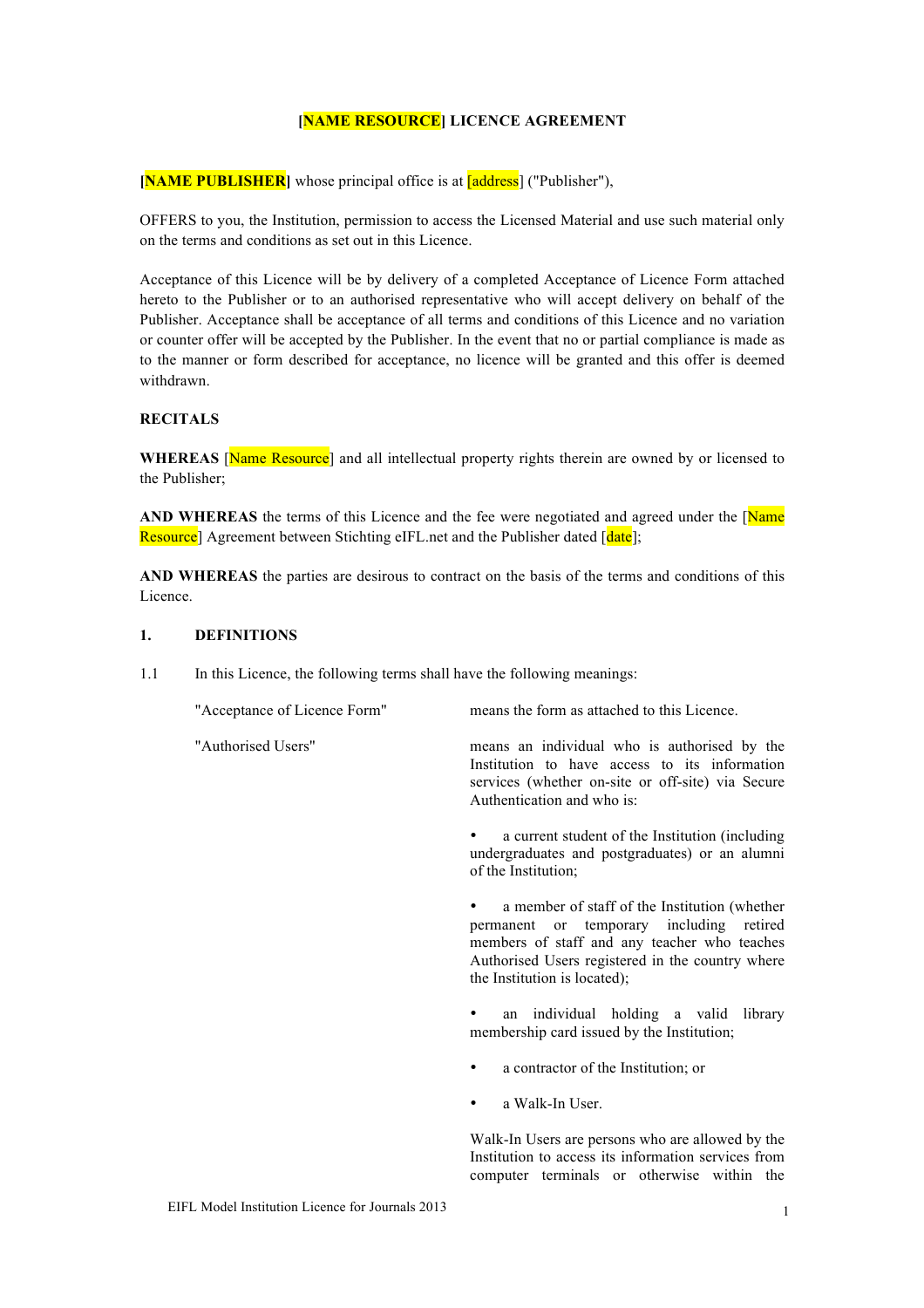physical premises of the Institution. For the avoidance of doubt, Walk-In Users may be given access to the Licensed Material by any wireless Secure Network. Walk-In Users are not allowed off-site access to the Licensed Material. "Commercial Use" means use of the Licensed Material for the purpose of monetary reward (whether by or for the Institution or an Authorised User) by means of the sale, resale, loan, transfer, hire or other form of exploitation of the Licensed Material. For the avoidance of doubt, neither the recovery of direct cost by the Institution from Authorised Users, nor use by the Institution or Authorised Users of the Licensed Material in the course of research funded by a commercial organisation is deemed to constitute Commercial Use. "Educational Purposes" means use for the purpose of education, teaching, distance learning, private study and/or research. "Fee" means the fee for the Licence for access and use of the Licensed Material as set out in the Acceptance of Licence Form. The fee will be in line with the offer negotiated and agreed under the [Name Resource] Agreement between Stichting eIFL.net and the Publisher dated [date]. Details of the offer for the Licensed Material can be found in the pricing spreadsheet in the members-only section of the EIFL website. "Institution" means the organisation that signs the Acceptance of Licence Form. "Licensed Material" means the product(s)/material selected in the Acceptance of Licence Form from the Material which is further described and/or listed in Schedule 1. "Material" means the list of material on offer from the Publisher as set out in Schedule 1. "Secure Authentication" means access to the Licensed Material by Internet Protocol ("IP") ranges, by a username and password provided by the Institution or by another means of authentication agreed between the Publisher and the Institution. "Secure Network" means a network which is only accessible to Authorised Users by Secure Authentication.

## **2. LICENCE GRANT**

2.1 In consideration for the Fee, the Publisher hereby grants to the Institution upon payment of the Fee a non-exclusive non-transferable licence to access and use the Licensed Material and to allow Authorised Users to access and use the Licensed Material on the terms and conditions as set out in this Licence via Secure Authentication and for Educational Purposes only.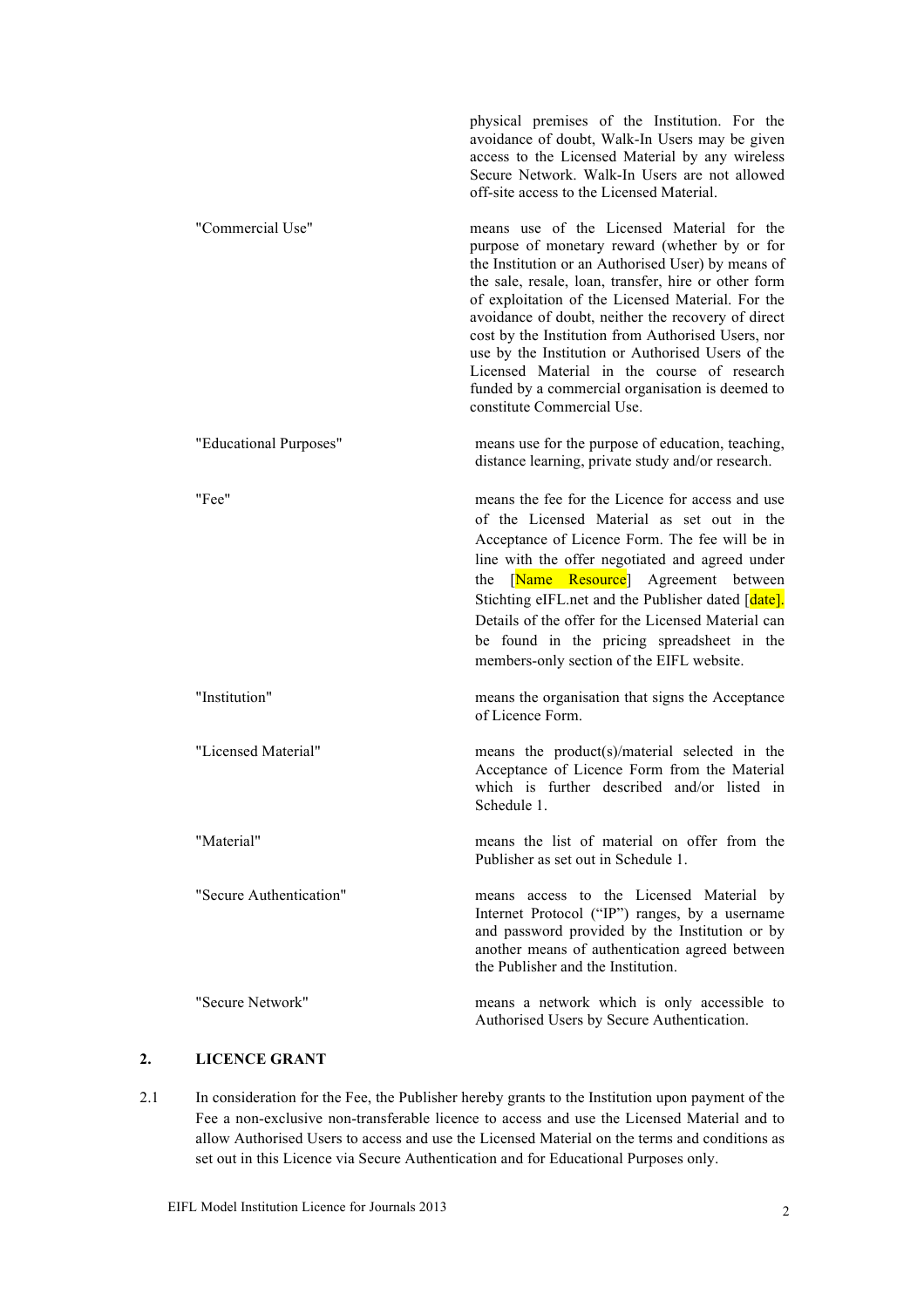#### **3. PERMITTED USES**

- 3.1 This Licence permits the Institution for Educational Purposes only to:
	- 3.1.1 provide Authorised Users with integrated access and an integrated article author, article title and keyword index to the Licensed Material and all other similar material licensed from other publishers;
	- 3.1.2 supply to an authorised user of a non-commercial library located in the same country as the Institution (whether by post, fax or secure electronic transmission provided the electronic file is deleted immediately after printing) a single paper copy of an electronic original of an individual document;
	- 3.1.3 provide single printed or electronic copies of single articles at the request of individual Authorised Users;
	- 3.1.4 display, download and print parts of the Licensed Material for the purpose of promoting or testing the Licensed Material or for training Authorised Users;
	- 3.1.5 make and distribute copies of training material as may be required for the purpose of using the Licensed Material in accordance with this Licence;
	- 3.1.6 allow Authorised Users for Educational Purposes only to:
		- 3.1.6.1 access the Licensed Material by Secure Authentication in order to search, retrieve, display and view the Licensed Material;
		- 3.1.6.2 electronically save parts of the Licensed Material;
		- 3.1.6.3 print out single copies of parts of the Licensed Material;
		- 3.1.6.4 incorporate parts of the Licensed Material in printed and electronic course packs to be used in the course of instruction and/or in virtual learning environments hosted on a Secure Network. Authorised Users must specify the title and copyright owner of the Licensed Material used in the course packs. Course packs in other formats, such as Braille, may also be offered to Authorised Users;
		- 3.1.6.5 incorporate parts of the Licensed Material in printed or electronic form in assignments and portfolios, theses and in dissertations ("the Academic Works"), and to make reproductions of the Academic Works for personal use and library deposit. Reproductions of the Academic Works can be provided to sponsors of those Academic Works. Authorised Users must specify the title and copyright owner of the Licensed Material used in the Academic Works;
		- 3.1.6.6 publicly display or publicly perform parts of the Licensed Material as part of a presentation at a seminar, conference, or workshop, or other similar event;
		- 3.1.6.7 save and/or deposit in perpetuity parts of the Licensed Material in electronic repositories operated by the Institution and/or by an Authorised User on a Secure Network. Access to and use of such repositories shall be limited to Authorised Users; and
		- 3.1.6.8 use the Licensed Material to perform and engage in text mining/ data mining activities for academic research and other Educational Purposes and allow Authorised Users to mount, load and integrate the results on a Secure Network and use the results in accordance with this Licence.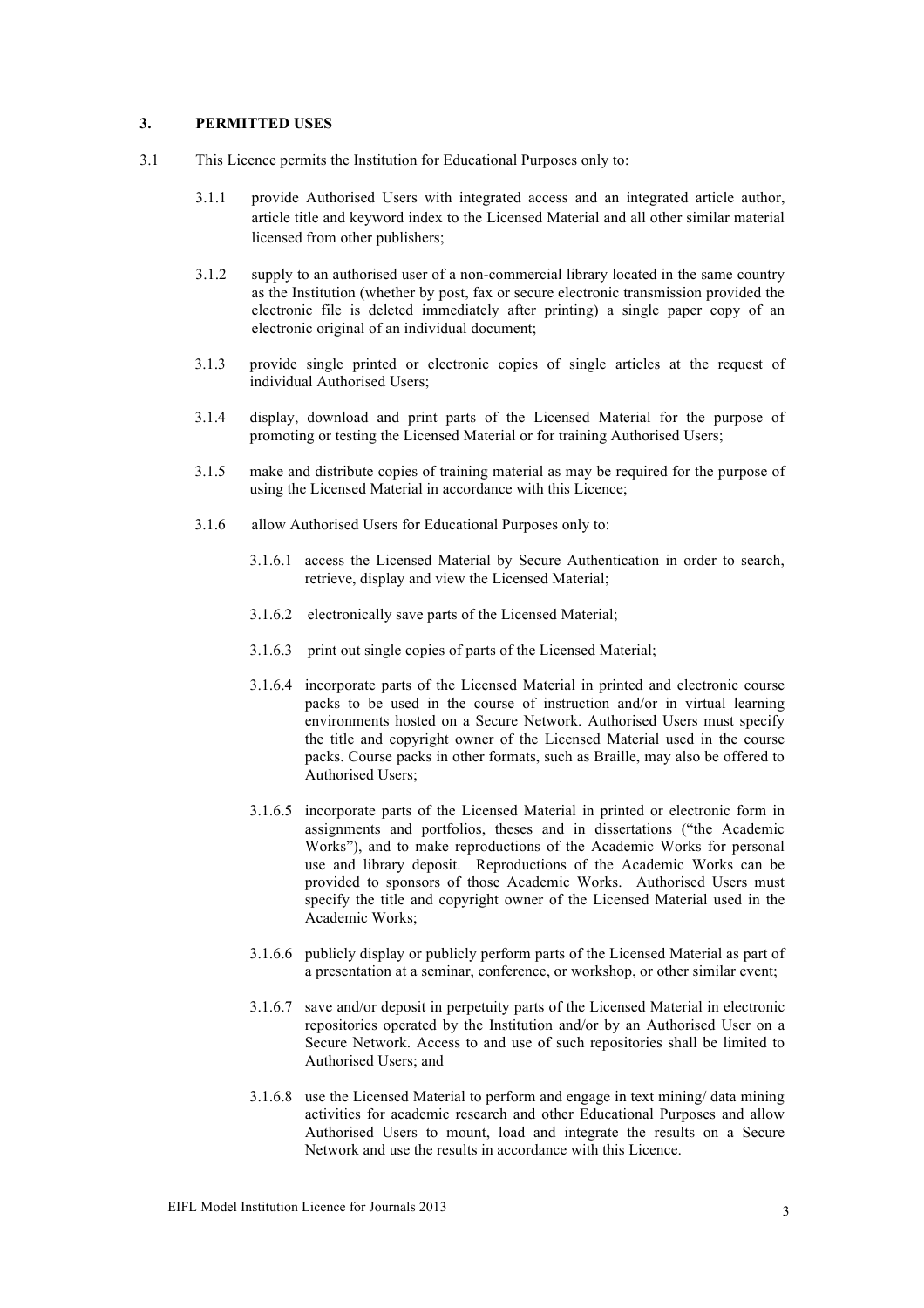3.2 Throughout the term of this Licence, the Institution and its authors shall be permitted free of charge to store articles appearing in the Licensed Material (in the form published by the publisher (e.g. PDF)) with a maximal time embargo of one year in an (institutional or discipline-specific) repository of their choice and to make them available in Open Access.

## **4. RESTRICTIONS**

- 4.1 Except where this Licence states otherwise, the Institution and Authorised Users may not:
	- 4.1.1 use all or any part of the Licensed Material for any Commercial Use or for any purpose other than Educational Purposes unless the Publisher has given the Institution or an Authorised User permission in writing to do so;
	- 4.1.2 remove, obscure or alter copyright notices, text acknowledgments or other means of identification or disclaimers;
	- 4.1.3 alter, adapt or modify the Licensed Material, except to the extent necessary to make it perceptible on a computer screen, or as otherwise permitted in this Licence. For the avoidance of doubt, no alteration of the words or their order is allowed;
	- 4.1.4 display or distribute any part of the Licensed Material on any electronic network, including the Internet other than by a Secure Network;
	- 4.1.5 make printed or electronic copies of multiple extracts of the Licensed Material for any purpose, beyond those authorised by this Licence; and
	- 4.1.6 systematically distribute the whole or any part of the Licensed Material to anyone other than Authorised Users.
- 4.2 This Clause shall survive termination of this Licence for any reason.

## **5. RESPONSIBILITIES OF THE PUBLISHER**

- 5.1 The Publisher shall:
	- 5.1.1 provide access and allow use of the Licensed Material in accordance with the provisions as laid down in this Licence;
	- 5.1.2 make the Licensed Materials available to the Institution and its Authorised Users either from the Publisher's server or the server of a third party;
	- 5.1.3 provide for customer support services to the Institution and to Authorised Users via e-mail or phone, including answering e-mail inquiries relating to the use, functionality and content of the Licensed Material;
	- 5.1.4 provide electronic product documentation free of charge. The Publisher allows copies of all documentation to be made provided it is either duplicated in full, or a proper ownership acknowledgement is included;
	- 5.1.5 provide the Institution with fully COUNTER-compliant usage statistics on at least a quarterly basis;
	- 5.1.6 use all reasonable efforts to meet the Open URL Standard (www.niso.org) to ensure that Authorised Users can discover the Licensed Material;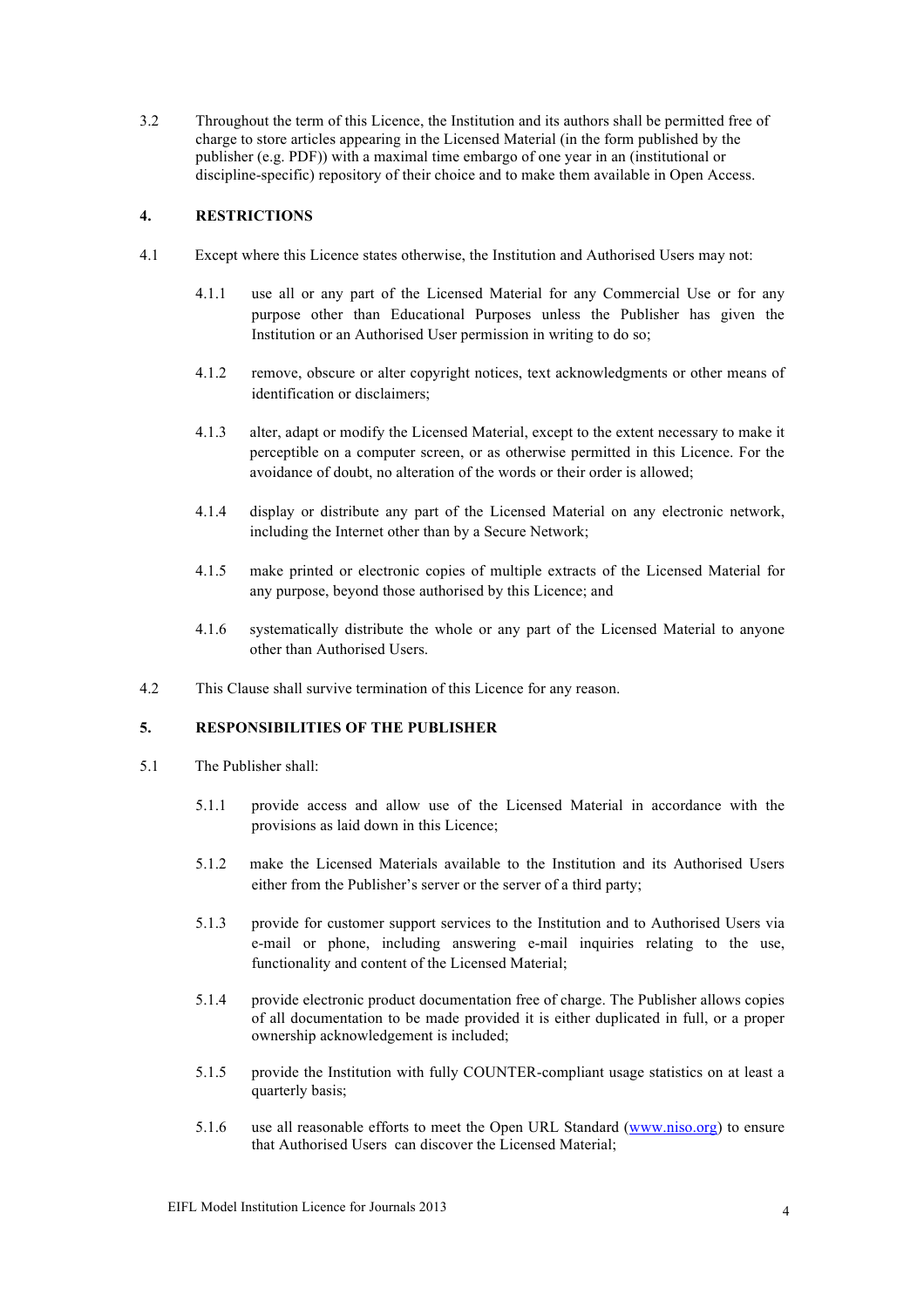- 5.1.7 use all reasonable efforts to meet the W3C standards (www.W3.org) to ensure that the Licensed Material is accessible to all Authorised Users;
- 5.1.8 inform the Institution from time to time of the dark archives that the Publisher uses for archiving the Licensed Material in the event of a force majeure or if the Publisher ceases to exist; and
- 5.1.9 permit the Institution to make cancellations and substitutions of the Licensed Material annually [only applicable for multi-years agreements].
- 5.2 The Publisher reserves the right at any time to withdraw from the Licensed Material any item or part of an item:
	- i) for which the Publisher no longer retains the right to publish; or
	- ii) for which the Publisher has reasonable grounds to believe infringes copyright or is defamatory, obscene, unlawful or otherwise objectionable.

In the event of a withdrawal, the Publisher shall give written notice thereof to the Institution. If the withdrawn material represents more than ten per cent (10%) of the Licensed Material, the Publisher shall make a pro rata refund of the Fee to the Institution. The refund will take into account the amount of material withdrawn and the length of the subscription period remaining.

## **6. RESPONSIBILITIES OF THE INSTITUTION**

- 6.1 The Institution shall:
	- 6.1.1 use all reasonable efforts to ensure that Authorised Users are made aware of the terms of this Licence;
	- 6.1.2 use all reasonable efforts to ensure that the Authorised Users comply with the terms of this Agreement. The Institution will immediately on becoming aware of any unauthorised use or other breach notify the Publisher and take all reasonable steps to ensure that such activity ceases and to prevent any recurrence;
	- 6.1.3 provide the Publisher with lists of valid IP addresses and update those lists on a regular basis the frequency of which will be agreed by the parties from time to time; and
	- 6.1.4 undertake to the Publisher that the Institution's computer system through which Licensed Material will be used is configured, and procedures are in place, to prohibit access to the Licensed Material by any person other than an Authorised User, and that during the term of this Licence, the Institution will continue to make best efforts to bar non-permitted access and to convey appropriate use information to its Authorised Users.

#### **7. FEE**

7.1 The Institution will pay the Publisher the Fee as set out in the Acceptance of Licence Form and the Publisher will invoice the Institution for the Fee payable and due at the address as set out in the Acceptance of Licence Form.

## **8. TERM AND TERMINATION**

8.1 The term of this Licence will commence upon the date of signature and will remain in full force and effect until the date as set out in the Acceptance of Licence Form, unless terminated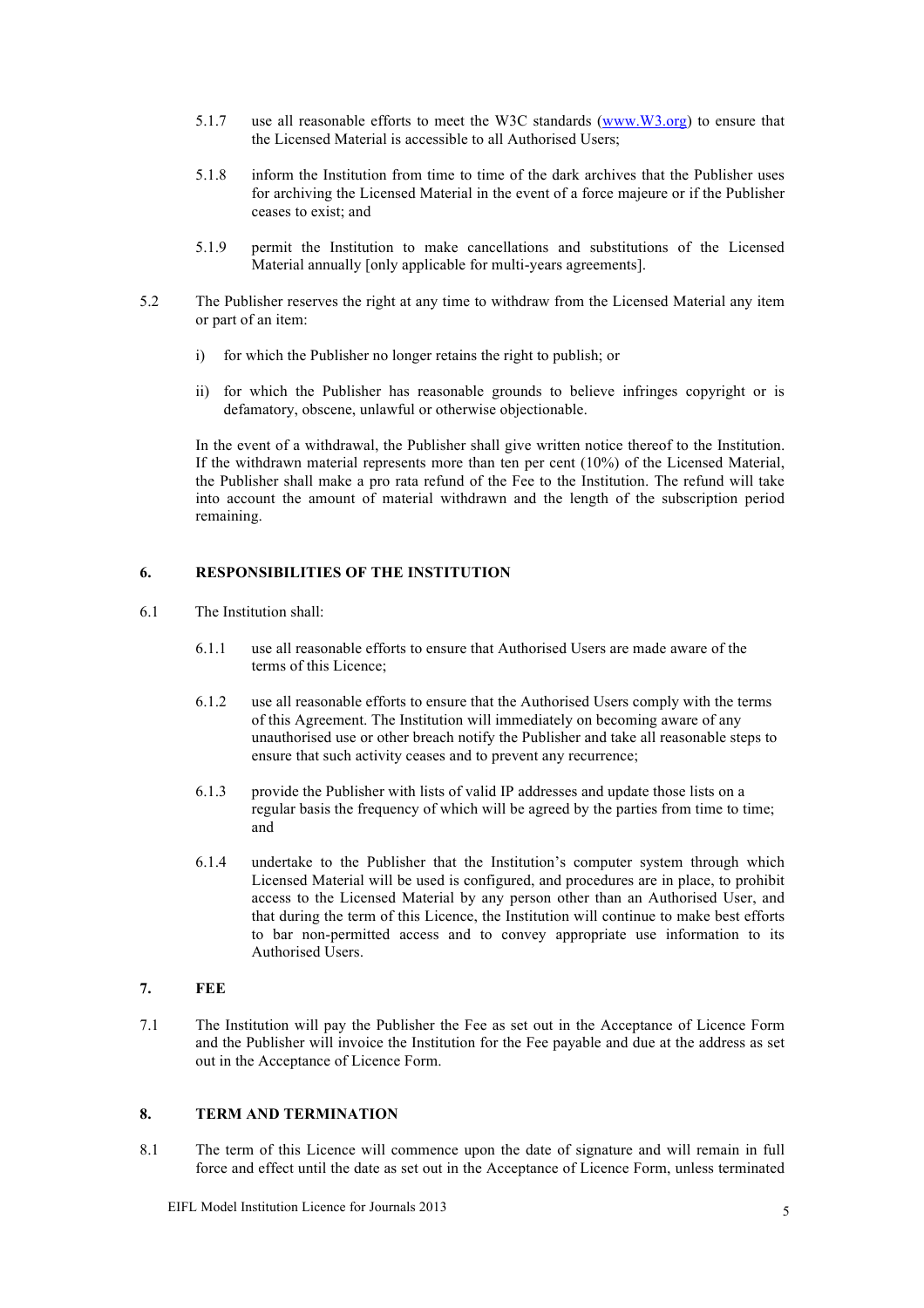earlier as provided for in this Clause 8.

- 8.2 The Institution may terminate this Agreement at any time after [insert date after first 12 months] if sufficient funds are not provided or allotted in the library budget by the appropriate body of the Institution for the Licensed Material (or reasonably available or expected to become available from other sources at the time the Institution's payment obligation attaches). The Vice Chancellor of the Institution shall provide a written statement to the Publisher in which the Vice Chancellor confirms the significantly decreased budget allocation to the library. In the event that the Institution wishes to terminate the Agreement from [insert date after first 12 months], the Institution should notify the Publisher thereof three months before such termination should take effect. In subsequent years, the Institution will notify the Publisher three months prior to the anniversary date of this Agreement. Such termination will become effective on  $1<sup>st</sup>$  January of the relevant year.
- 8.3 Any party may terminate this Licence at any time on the material or persistent breach by the other of any obligation on its part under this Licence by serving a written notice on the other identifying the nature of the breach. The termination will become effective thirty days after receipt of the written notice unless during the relevant period of thirty (30) days the defaulting party remedies the breach forthwith by written notice to the other party.
- 8.4 Upon termination of this Licence by the Publisher due to a material or persistent breach by the Institution, the Publisher shall cease to authorise all on-line access to the Licensed Materials. All rights under this Licence will be automatically terminated, except for such rights of action as will have accrued prior to such termination and any obligation which expressly or impliedly continue in force after such termination.
- 8.5 Upon termination of this Licence by the Institution due to a material or persistent breach by the Publisher, the Publisher will reimburse the Institution a pro rata proportion of the then remaining Fee for the unexpired period of this Licence.
- 8.6 On termination of this Licence, the Publisher will provide the Institution and its Authorised Users with access to the full text of the Licensed Material which was published and paid for during the term of this Licence, either by continuing online access via the Publisher's server or by supplying the electronic files in a medium and format mutually agreed between the parties to the Institution without charge. Continuing archival access is subject to the terms and conditions of use of this Licence.

## **9. ACKNOWLEDGEMENT AND PROTECTION OF INTELLECTUAL PROPERTY RIGHTS**

- 9.1 Except as provided for in Clauses 9.2 and 9.3, the Institution acknowledges that all copyrights, patent rights, trade marks, database rights, trade secrets and other intellectual property rights relating to the Licensed Material are the sole and exclusive property of Publisher or are duly licensed to the Publisher and that this Licence does not assign or transfer to the Institution any right, title or interest therein except for the right to use the Licensed Material in accordance with the terms and conditions of this Licence.
- 9.2 For the avoidance of doubt, the Publisher hereby acknowledges that any database rights created by the Institution as a result of local mounting of the Licensed Material as referred to in Clause 8.6 shall be the property of the Institution.
- 9.3 For the avoidance of doubt, the Publisher hereby acknowledges that any database rights created by Authorised Users as a result of textmining/datamining of the Licensed Material as referred to in Clause 3.1.6.8 shall be the property of such Authorised Users or the Institution.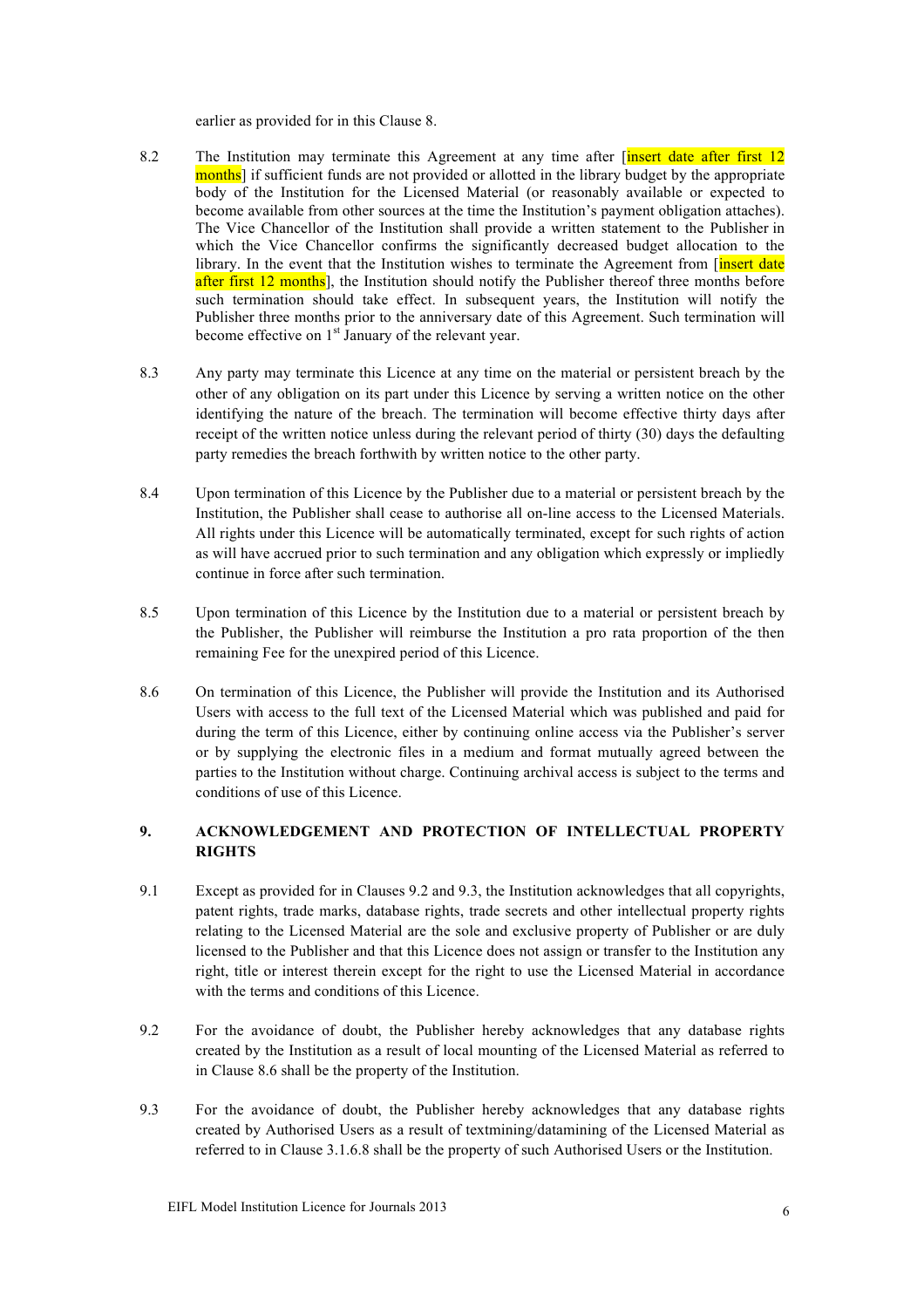## **10. REPRESENTATIONS, WARRANTIES AND INDEMNIFICATION**

- 10.1 The Publisher warrants to the Institution that it is entitled to grant the licence in this Licence and that the use of the Licensed Material as contemplated in this Licence will not infringe any copyright or other proprietary or intellectual property rights of any natural or legal person. The Publisher agrees that the Institution shall have no liability and the Publisher will indemnify, defend and hold the Institution harmless against any and all direct damages, liabilities, claims, causes of action, legal fees and costs incurred by the Institution in defending against any third party claim of intellectual property rights infringements or threats of claims thereof with respect of the Institution's and Authorised Users use of the Licensed Material, provided that: (1) the use of the Licensed Material has been in full compliance with the terms and conditions of this Licence; (2) the Institution provides the Publisher with prompt notice of any such claim or threat of claim; (3) the Institution co-operates fully with the Publisher in the defence or settlement of such claim; and (4) the Publisher has sole and complete control over the defence or settlement of such claim.
- 10.2 The Publisher reserves the right to change the content, presentation, user facilities or availability of parts of the Licensed Material and to make changes in any software used to make the Licensed Material available at their sole discretion. The Publisher will notify the Institution of any substantial change to the Licensed Material.
- 10.3 While the Publisher has no reason to believe that there are any inaccuracies or defects in the information contained in the Licensed Material, the Publisher makes no representation and gives no warranty express or implied with regard to the information contained in or any part of the Licensed Material including (without limitation) the fitness of such information or part for any purposes whatsoever and the Publisher accepts no liability for loss suffered or incurred by the Institution or Authorised Users as a result of their reliance on the Licensed Material.
- 10.4 In no circumstances will the Publisher be liable to the Institution for any loss resulting from a cause over which the Publisher does not have direct control, including but not limited to failure of electronic or mechanical equipment or communication lines, telephone or other interconnect problems, unauthorised access, theft, or operator errors.
- 10.5 The Institution agrees to notify the Publisher immediately and provide full particulars in the event that it becomes aware of any actual or threatened claims by any third party in connection with any works contained in the Licensed Material. It is expressly agreed that upon such notification, or if the Publisher becomes aware of such a claim from other sources, the Publisher may remove such work(s) from the Licensed Material. Failure to report knowledge of any actual or threatened claim by any third party shall be deemed a material breach of this Licence.
- 10.6 Nothing in this Licence shall make the Institution liable for breach of the terms of this Licence by any Authorised User provided that the Institution did not cause, knowingly assist or condone the continuation of such breach after becoming aware of an actual breach having occurred.
- 10.7 The Institution represents to the Publisher that its computer system through which the Licensed Material will be used is configured, and procedures are in place, to prohibit access to the Licensed Material by any person other than an Authorised User; that it shall inform Authorised Users about the conditions of use of the Licensed Material; and that during the term of this Licence, the Institution will continue to make all reasonable efforts to bar nonpermitted access and to convey appropriate use information to its Authorised Users.

## **11. FORCE MAJEURE**

11.1 Either party's failure to perform any term or condition of this Licence as a result of circumstances beyond the control of the relevant party (including without limitation, war, strikes, flood, governmental restrictions, and power, telecommunications or Internet failures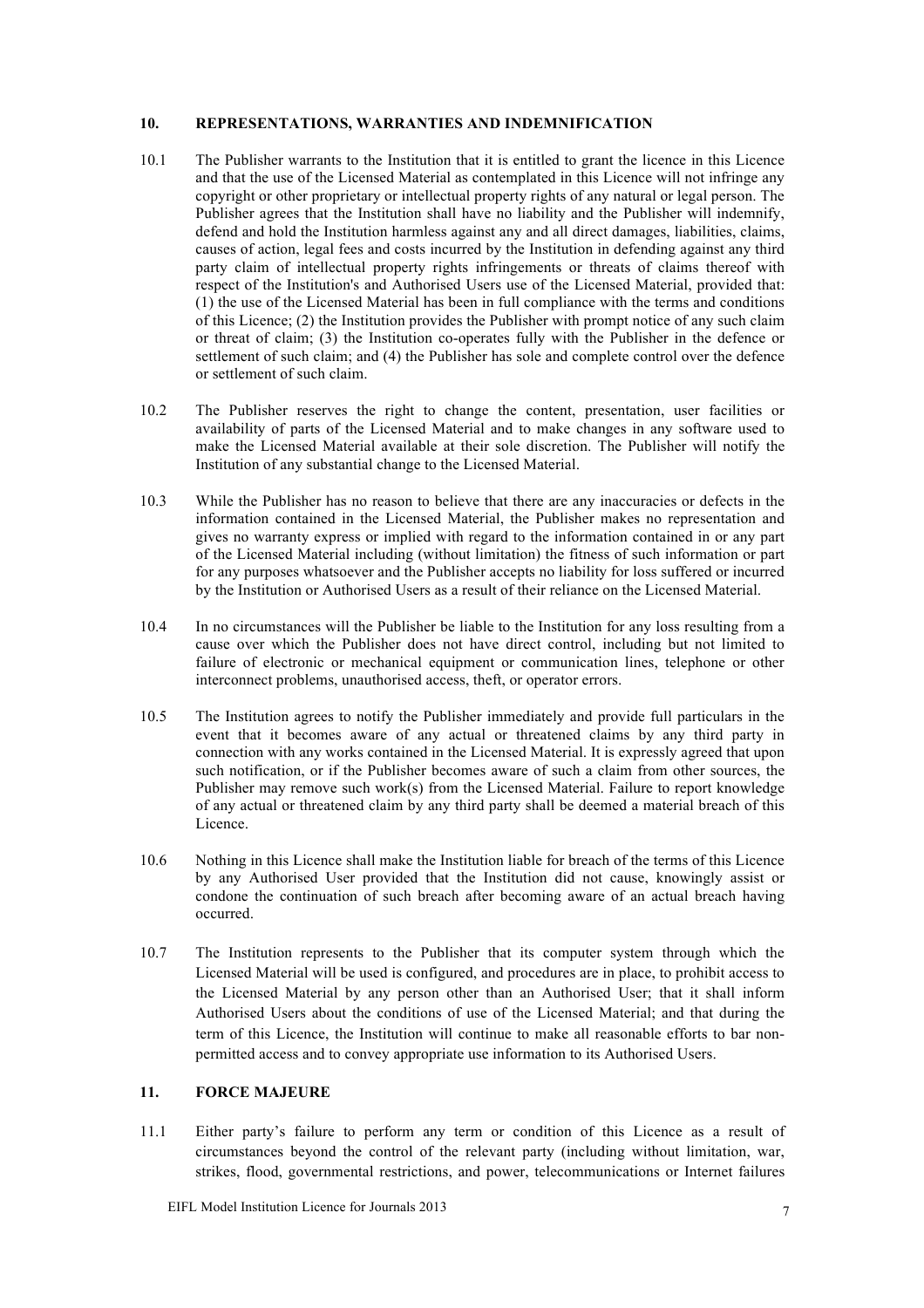or damages to or destruction of any network facilities) ["Force Majeure"] shall not be deemed to be, or to give rise to, a breach of this Licence.

11.2 If either party to this Licence is prevented or delayed in the performance of any of its obligations under this Licence by Force Majeure and if such party gives written notice thereof to the other party specifying the matters constituting Force Majeure together with such evidence as it reasonably can give and specifying the period for which it is estimated that such prevention or delay will continue, then the party in question shall be excused the performance or the punctual performance as the case may be as from the date of such notice for so long as such cause of prevention or delay shall continue.

## **12. ASSIGNMENT**

12.1 Except as permitted for under this Licence, neither this Licence nor any of the rights under it may be assigned by either party without obtaining the prior written consent of the other party, such consent shall not unreasonably be withheld or delayed. In any permitted assignment, the assignor shall procure and ensure that the assignee shall assume all rights and obligations of the assignor under this Licence and agrees to be bound to all the terms of this Licence.

## **13. GOVERNING LAW AND DISPUTE RESOLUTION**

- 13.1 This Licence shall be governed by and construed in accordance with English law and the parties irrevocably agree that any dispute arising out of or in connection with this Licence will be subject to and within the jurisdiction of the English courts.
- 13.2 The parties agree to use best efforts to resolve disputes in an informal manner, by decision of the Managing Director of the Publisher and the current Vice Chancellor of the Institution. Where the parties agree that a dispute arising out or in connection with this Licence would best be resolved by the decision of an expert, they will agree upon the nature of the expert required and together appoint a suitable expert by agreement.
- 13.3 Any person to whom a reference is made under Clause 13.2 shall act as expert and not as an arbitrator and his decision (which shall be given by him in writing and shall state the reasons for his decision) shall be final and binding on the parties except in the case of manifest error or fraud.
- 13.4 Each party shall provide the expert with such information and documentation as he may reasonably require for the purposes of his decision.
- 13.5 The costs of the expert shall be borne by the parties in such proportions as the expert may determine to be fair and reasonable in all circumstances or, if no determination is made by the expert, by the parties in equal proportions.

## **14. NOTICES**

14.1 All notices required to be given under this Licence shall be given in writing in English and sent by electronic mail, fax or first class registered or recorded delivery to the relevant addressee at its address set out below, or to such other address as may be notified by either party to the other from time to time under this Licence, and notices shall be deemed to have been received (a) 24 hours after successful transmission in the case of electronic mail or fax; (b) fourteen (14) days after the date of posting in the case of first class registered or recorded delivery: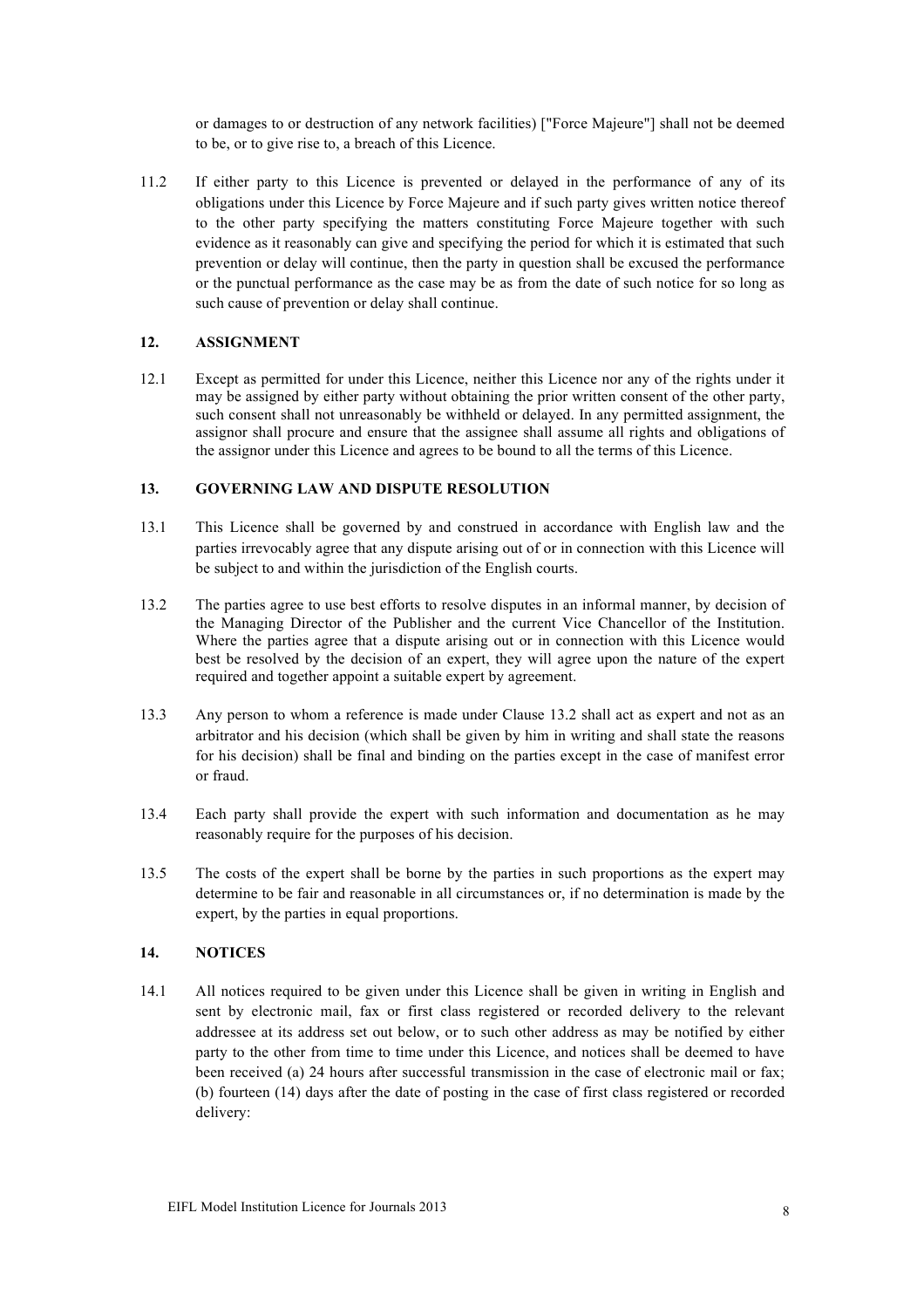if to the Publisher: [insert details]

if to the Institution: to the contact person and address as set out in the Acceptance of Licence Form.

## **15. GENERAL**

- 15.1 This Licence, its Schedules and Annexes constitute the entire agreement between the parties relating to the Licensed Material and supersede all prior communications, understandings and agreements (whether written or oral) relating to its subject matter and may not be amended or modified except by agreement of both parties in writing.
- 15.2 The Schedules and Annexes shall have the same force and effect as if expressly set in the body of this Licence and any reference to this Licence shall include the Schedules.
- 15.3 No provision in this Licence is intended to be enforceable by a person who is not a party to this Licence.
- 15.4 The invalidity or unenforceability of any provision of this Licence shall not affect the continuation in force of the remainder of this Licence.
- 15.5 The rights of the parties arising under this Licence shall not be waived except in writing. Any waiver of any of a party's rights under this Licence or of any breach of this Licence by the other party shall not be construed as a waiver of any other rights or of any other or further breach. Failure by either party to exercise or enforce any rights conferred upon it by this Licence shall not be deemed to be a waiver of any such rights or operate so as to bar the exercise or enforcement thereof at any subsequent time or times.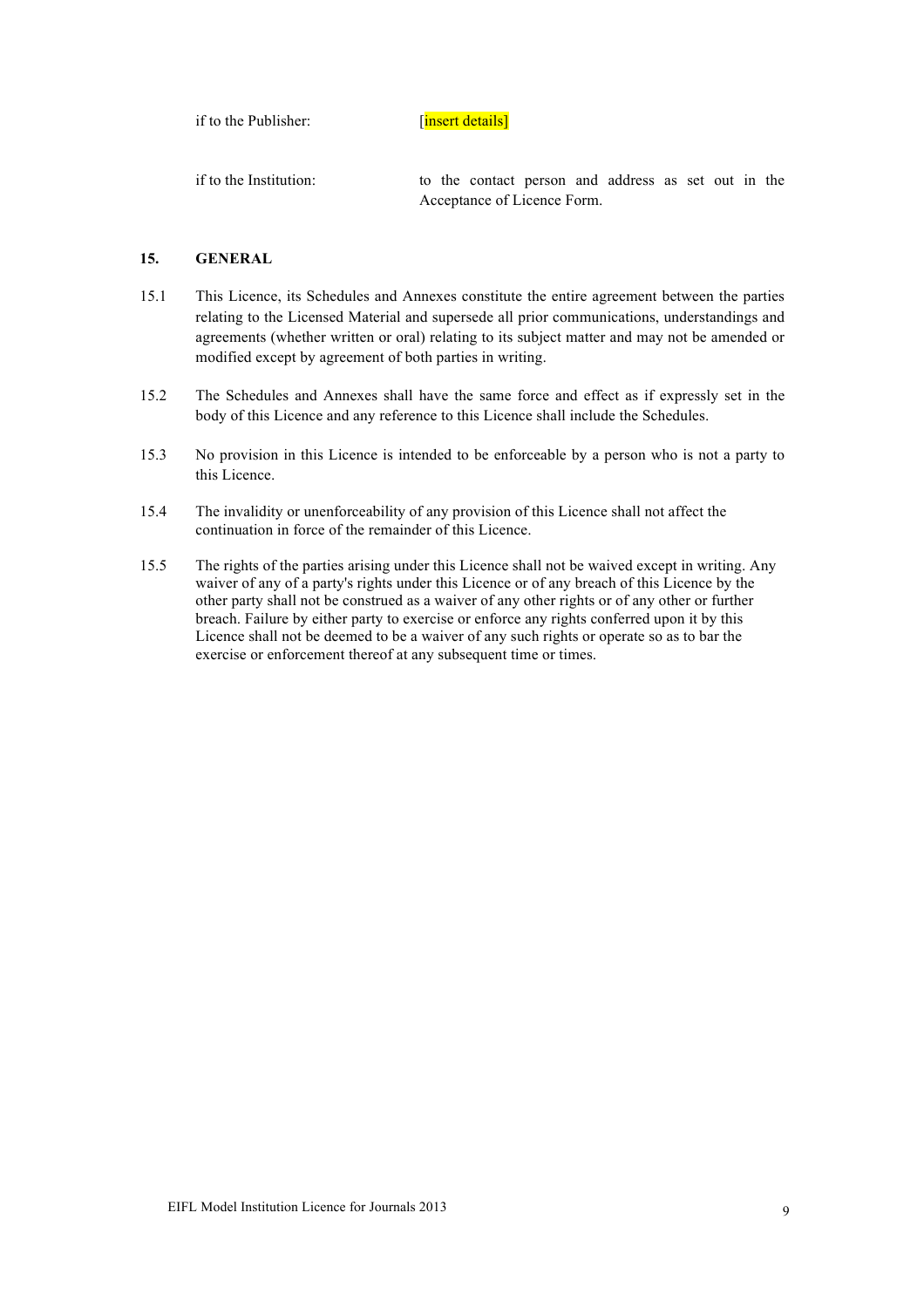## **SCHEDULE 1 – MATERIAL**

**[INSERT DETAILS OF THE PRODUCT(S)/MATERIAL]**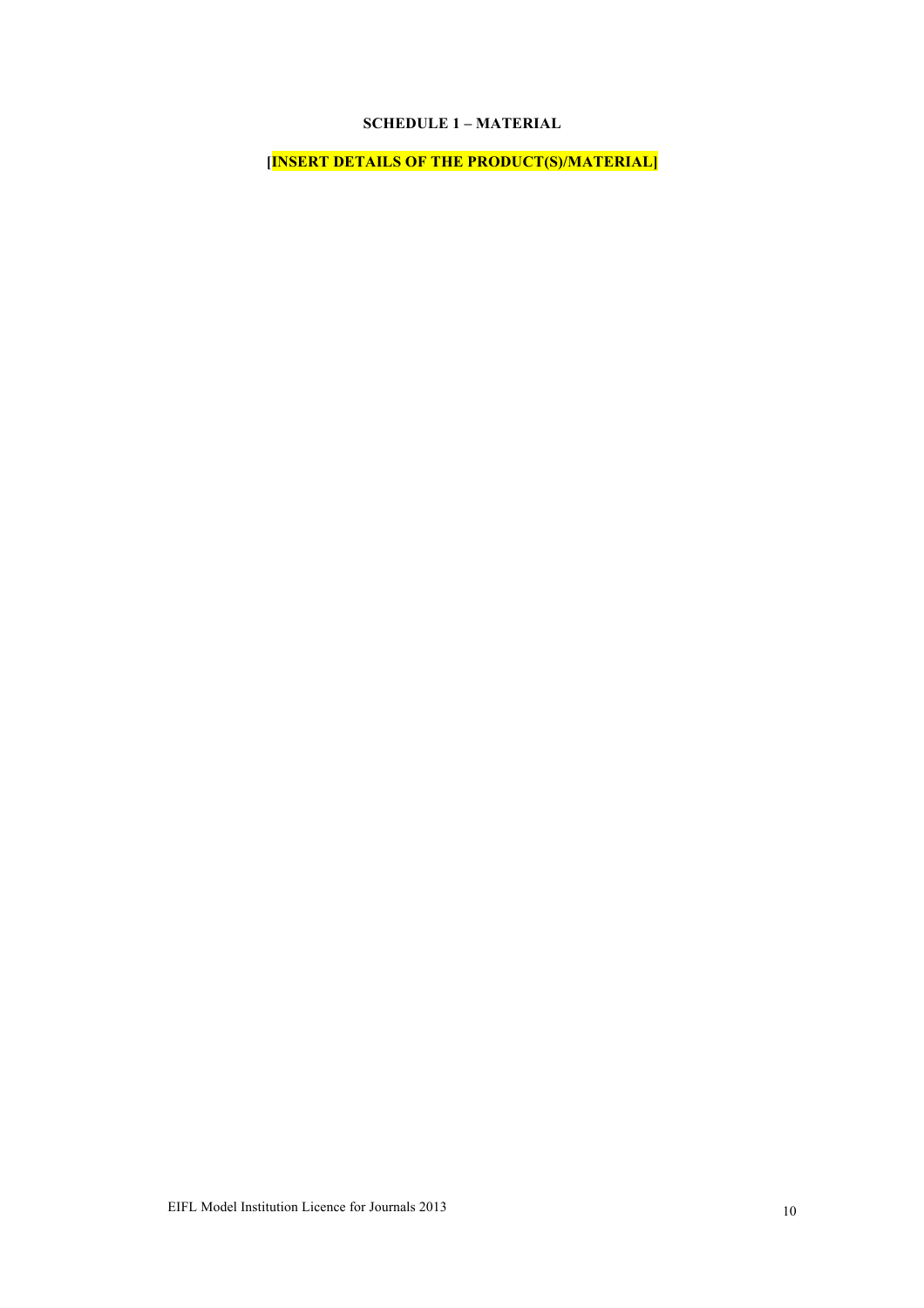

# **[NAME!RESOURCE]: ACCEPTANCE OF LICENCE FORM**

Licensed Material (please make your selection by ticking the relevant box below)

| <b>Product/Material</b> |  |
|-------------------------|--|
|                         |  |

The Institution hereby accepts and agrees to the terms and conditions of the [Name] Resource] Licence Agreement as displayed in the Members' Only section of the EIFL website (contract number: [Name Resource] 2013-01) and its Schedules and Annexes.

The Institution agrees to subscribe to the Licensed Material from [insert date] to [insert date] ["Term"] and to pay to the Publisher the Fee of [insert amount and currency] for access and use of the Licensed Material for the duration of the Term.

The Fee shall be due and payable 90 days after the date of an invoice for the Fee from the Publisher. The Fee excludes VAT and local taxes. The Institution will pay such taxes where applicable.

| Name of Institution:   |  |
|------------------------|--|
| Full postal address of |  |
| Institution:           |  |
| Telephone:             |  |
|                        |  |
| Contact person:        |  |
| Fax:                   |  |
| E-mail:                |  |
| IP addresses:          |  |